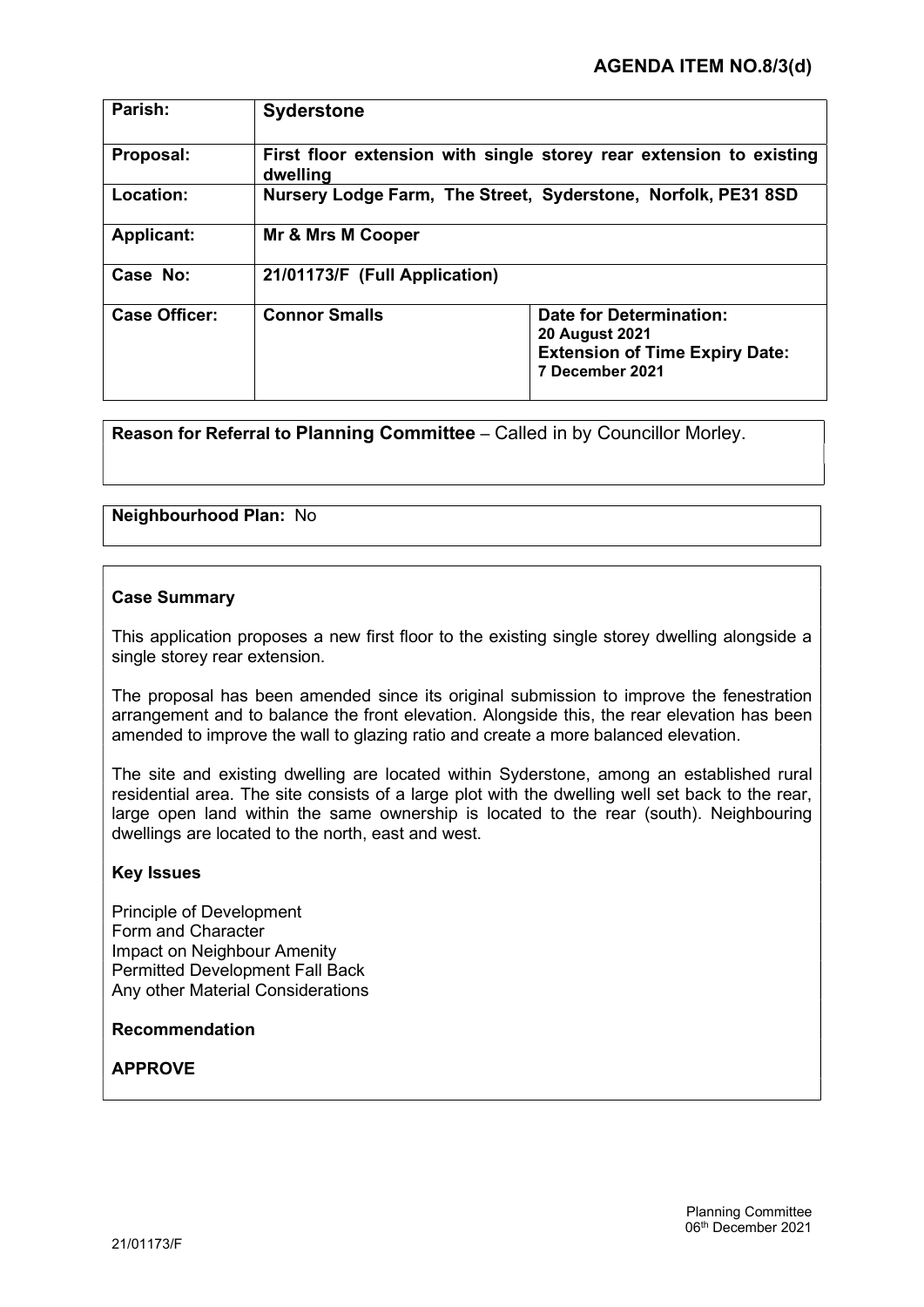# THE APPLICATION

This application proposes a 1st floor extension to the existing single storey dwelling alongside a single storey, flat roof rear extension. The new first floor will follow the exact footprint of the existing dwelling and will retain a hipped roof of the same proportions as the current single storey dwelling, roof materials will be as existing. To the front, the elevation will follow the established use of materials, flint with brick detailing. The off-centre gable will extend to first floor level with a gable roof as existing and first floor windows are in line with ground floor windows below. First floor window height is more than at ground floor but is similarly proportioned when considering the detailing above ground floor windows.

The side and rear elevation will continue the use of the same materials as existing by utilising matching brick. At firsts floor to the east two new obscure glazed windows are proposed, in line with ground floor windows. To the west, no new windows are proposed To the side elevation. A new door is proposed at ground floor to the rear elevation and a new window is proposed to the western side elevation of the first-floor rear projection.

To the rear, at first floor a large central glazed section will be installed with a new Juliet balcony and side windows to the left of the elevation, a new Juliet opening to the right of the door and finally a new Juliet balcony to the rear of the rear projection. At ground floor, a large central glazed section will mirror that of the first floor with a new door to the right. This extension will not extend past the rear of the existing rear projection and will retain the ground floor glazed door and side windows to the left of the elevation.

# SUPPORTING CASE

The proposal is for a First floor extension with single storey rear extension to the existing dwelling.

In response to the Planning Officer's comments and suggestions we have revised our plans several times with new Front and Rear Elevations. The additional single story rear extension was required to satisfy a request that the first and ground floor rear windows are matching; this has the added benefit of scaling the house down to the rear.

The property is set well back from the road, behind another property, obscured mostly by five mature Ash and Beech Trees. The property is not in a conservation area, AONB or overlooked to the rear. The arable land to the rear is owned by the property owners, who are currently undertaking extensive grassland regeneration and a tree project in collaboration with Norfolk County Council.

During the construction stage, local disruption will be minimal as the property has vehicle access to the rear and off street parking to the front for at least six vans or light trucks.

The proposed external materials are vernacular, flint on the public face and brick on sides and rear, roofing materials to match existing.

We are looking forward to creating a modern low energy home using Passivhaus principles that will be an asset to the village and complement the site for many years to come.

### PLANNING HISTORY

20/00297/F: Application Permitted: 20/04/20 - Single-storey rear extension (minor amendment to approved planning permission 19/00844/F, proposing to change the flat roof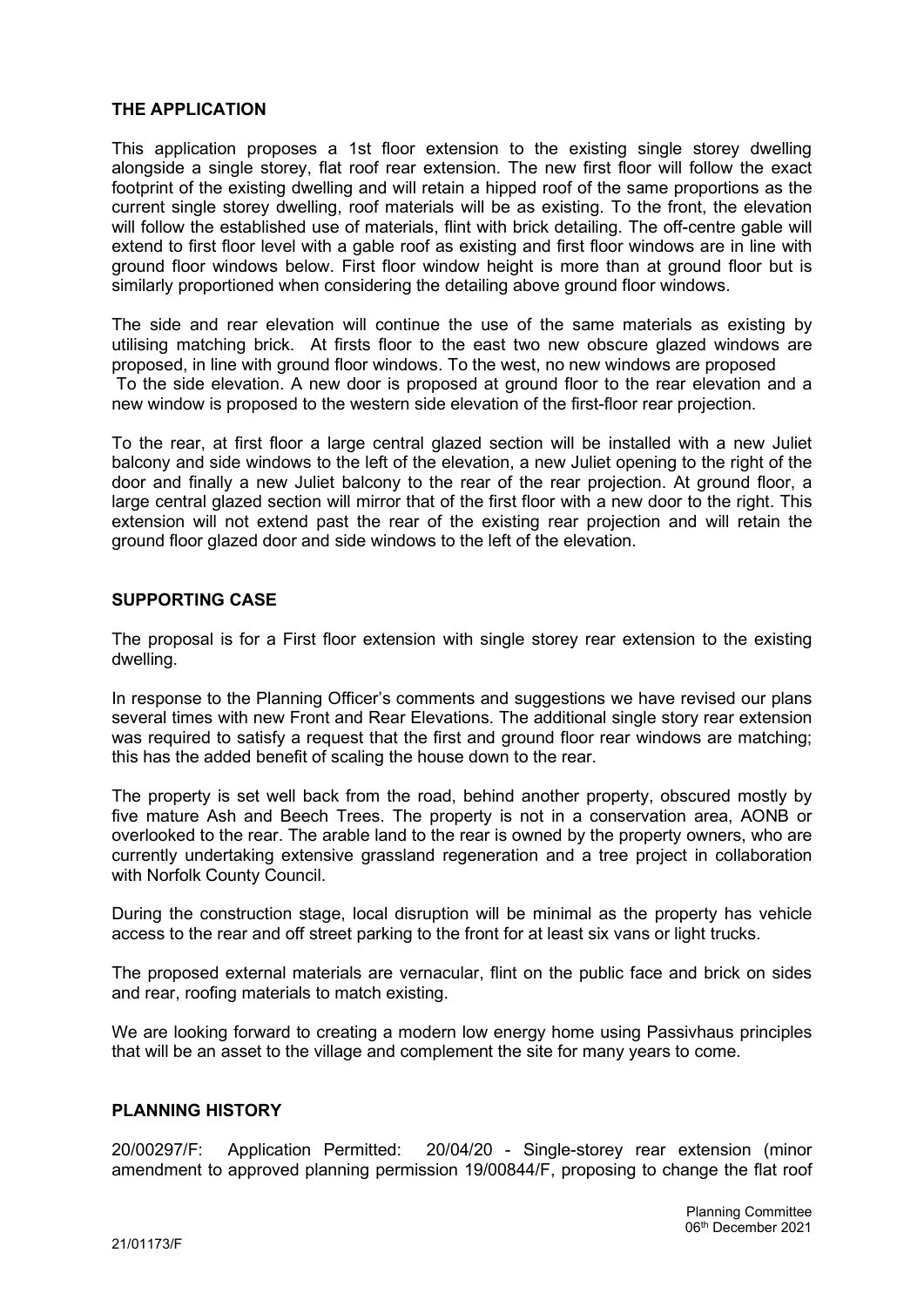over the extension to a pitched roof which is more in keeping with the local architecture and neighbouring properties. No change to floor plan). Delegated Decision

19/00424/F: Application Withdrawn: 08/04/19 - Two Storey Rear Extension and Balcony. **Withdrawn** 

19/00844/F: Application Permitted: 25/07/19 - Single-storey rear extension. Delegated Decision

09/00123/PREAPP: INFORMAL - Likely to refuse: 14/07/09 - INFORMAL REQUEST - Construction of dwelling. Delegated Decision

10/00428/O: Application Permitted: 07/05/10 - Outline Application - Construction of dwelling. Delegated Decision

11/00530/RM: Application Permitted: 11/05/11 - Reserved Matters Application : Construction of dwelling. Delegated Decision

# RESPONSE TO CONSULTATION

Parish Council: OBJECT: on the following ground:

- Front elevation windows will look into neighbours' properties so is a loss of privacy to neighbours
- Loss of light and overshadowing to neighbours
- Height of extra floor, scale and size of property
- Character of property not in keeping with neighbours' properties

### Highways Authority: NO OBJECTION.

### Environment Agency: NO COMMENT.

Arboricultural Officer: NO OBJECTION but recommends the following condition regarding:

 Any trees within 15m of the development will need to be protected throughout the construction phase.

### REPRESENTATIONS

Original scheme:

ONE public SUPPORT comment regarding:

 A positive impact from a townscape perspective. The comment considerers that a two storey dwelling is more appropriate than a bungalow given the rural setting and that the house is also set well back from the street.

NINE OBJECTION comments received from 7 individual objectors regarding:

- Overlooking to neighbouring dwellings and a subsequent loss of privacy and quality of life.
- Overlooking would have a seriously detrimental effect on quietly enjoy garden space and undermine the work to support the life of the village (work for the church, the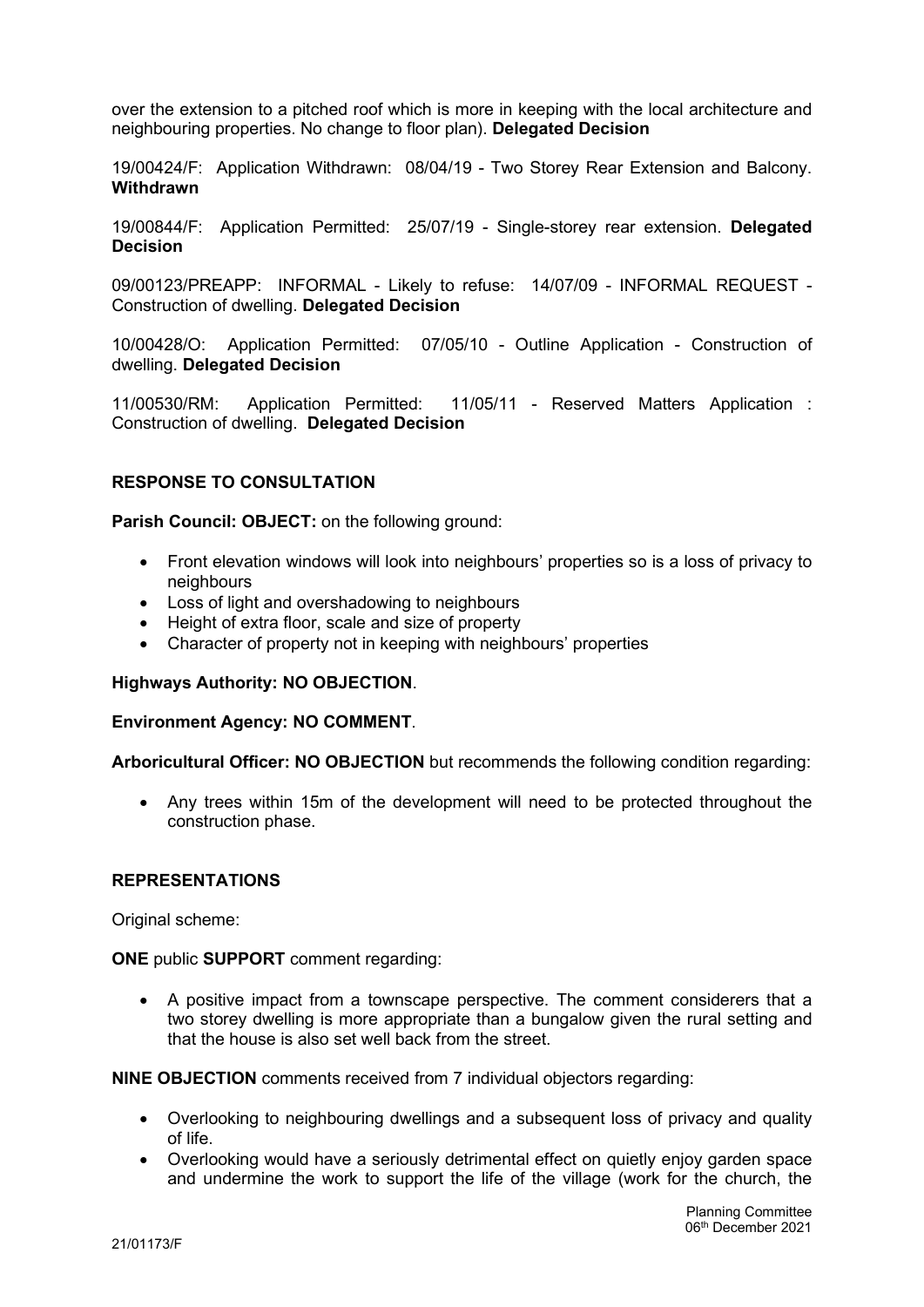women's institute and other activities in the local community). This would also have an adverse impact on health and well-being.

- The height of the development would result in overshadowing to neighbouring properties, resulting in loss of light, further undermining ability to quietly enjoy garden space.
- Proposal is out of character with the locality where smaller buildings predominate. Being too large, overbearing, imposing and out of character with other buildings in the vicinity and with the surrounding landscape, to the detriment of the character of the surrounding area and landscape.
- Loss of church view.
- Inappropriate use if permitted development legislation.
- Are footings/foundations adequate for the proposed extension at first floor.
- Impact on neighbours due to construction.
- Original dwelling was permitted as a bungalow.
- Consequence of previous permission.
- Possible unauthorised use of land.
- Bias towards applicant compared to neighbours and local councillor with knowledge and guidance given to the applicant/agent including discussions on fall-back position.
- Site visit conducted without neighbour's knowledge.
- Un-consulted changes to plans.
- Plans submitted late (after consultation date).

Latest scheme (re-consultation):

#### ONE public OBJECTION regarding:

- Overdevelopment of a bungalow, the development would more than double its size.
- Out of keeping with the area and the village as a whole and would infringe the surrounding properties.
- The development would limit the light to neighbour's homes and sunlight to gardens.
- Privacy of neighbouring homes would be affected, the fundamental right of privacy would certainly be lost as they would be overlooked.

# LDF CORE STRATEGY POLICIES

- CS01 Spatial Strategy
- CS02 The Settlement Hierarchy
- CS06 Development in Rural Areas
- CS08 Sustainable Development

# SITE ALLOCATIONS AND DEVELOPMENT MANAGEMENT POLICIES PLAN 2016

- DM1 Presumption in Favour of Sustainable Development
- DM15 Environment, Design and Amenity
- DM2 Development Boundaries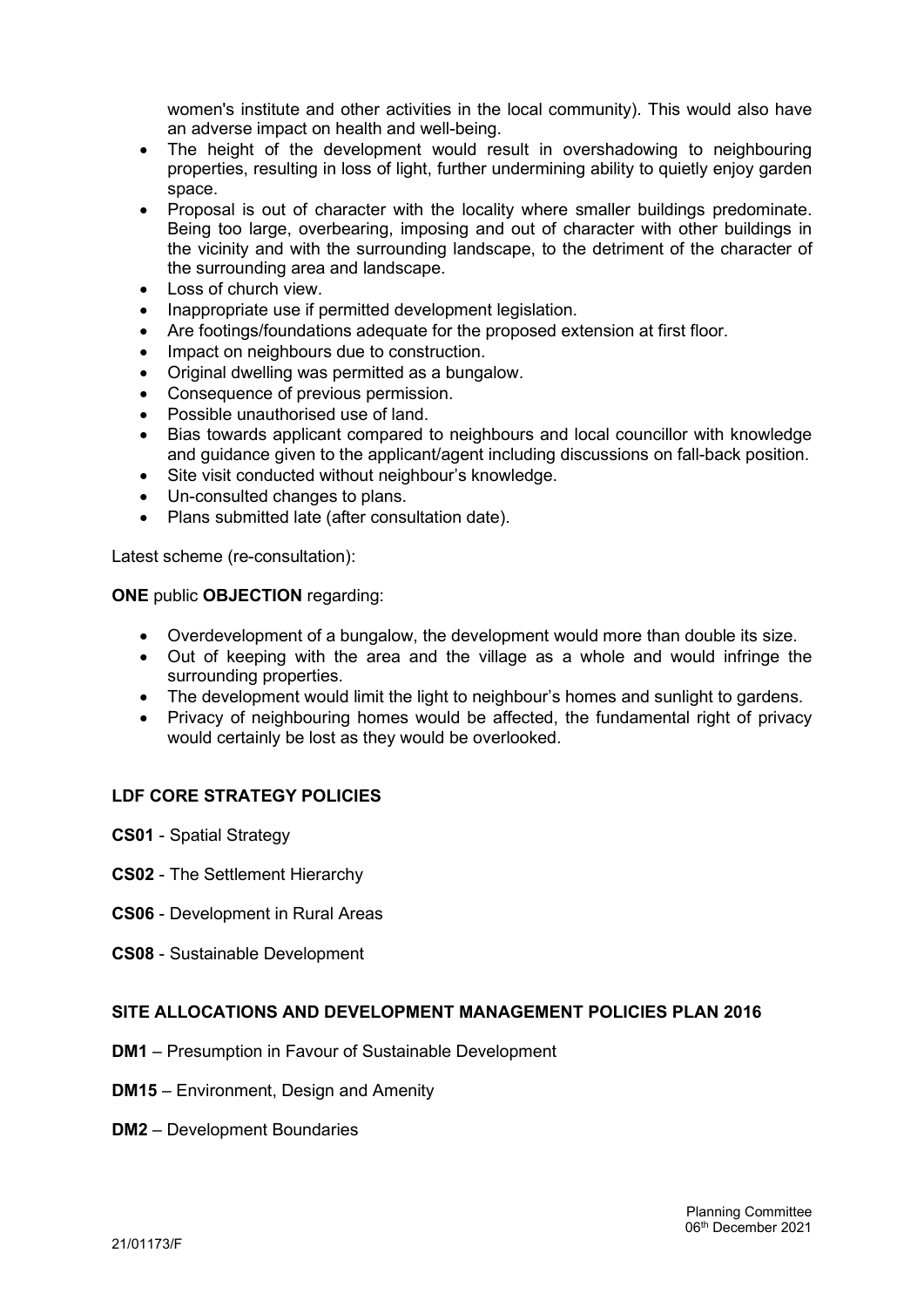# NATIONAL GUIDANCE

National Planning Policy Framework (NPPF) Planning Practice Guidance (PPG) National Design Guide 2019

# PLANNING CONSIDERATIONS

The main considerations are:

Principle of Development Form and Character Impact on Neighbour Amenity Permitted Development Fall Back Any other material considerations

### Principle of Development

The application site falls within the development boundary of Syderstone, a rural village as defined by the Core Strategy Settlement Hierarchy. The development proposed is for extensions to an existing dwelling within the established residential curtilage. Based on the above, the principle of the proposed development is acceptable.

### Form and Character

The existing dwelling consists of a single storey bungalow dwelling set within a modest area of curtilage with extensive land in ownership to the rear. Set back from the main road quite substantially, the dwelling is screened by a large mature tree to the front with neighbouring dwellings to the front (north) and sides (east and west) of the plot.

The proposed development adds a new 1st floor to the single storey dwelling and a single storey rear extension.

The 1st floor extension retains the off centre front gable at first floor which consists of a pitched roof. The 1st floor addition will have a hipped roof with chimney whilst the rear projection will also have a hipped roof with a lower ridge height. To the front, the off centre gable will have a large window at 1st floor level mirroring the front door and side windows at ground floor in terms of scale. New 1st floor windows are larger than at ground floor but are consisted to be of an appropriate size, scale and design given the existing context. Overall, it is considered that the fenestration arrangement is of an acceptable balance. Materials to the front will be as existing- Brick and Flint as will the roof tiles and windows. This adds a sense of coherence to the elevation and wider proposal.

To the eastern side elevation two 1st floor windows are proposed. These will mirror the ground floor windows in terms of size, scale and design and will create little visual impact. To the west, the main side elevation will have no windows. There will be however be a new 1st floor window to the rear projection and a new ground floor door to the single storey rear extension. These are minor additions that will again have little visual impact in terms of design. Materials follow that of the existing dwelling, the front elevation will include flint with brick detailing whilst the side and rear elevations include brickwork to match. Roof tiles are shown to match the existing dwelling.

To the rear, the appearance deviates from the rest of the dwelling and has seen several amendments in order to simplify and rationalise the design. The original proposal saw large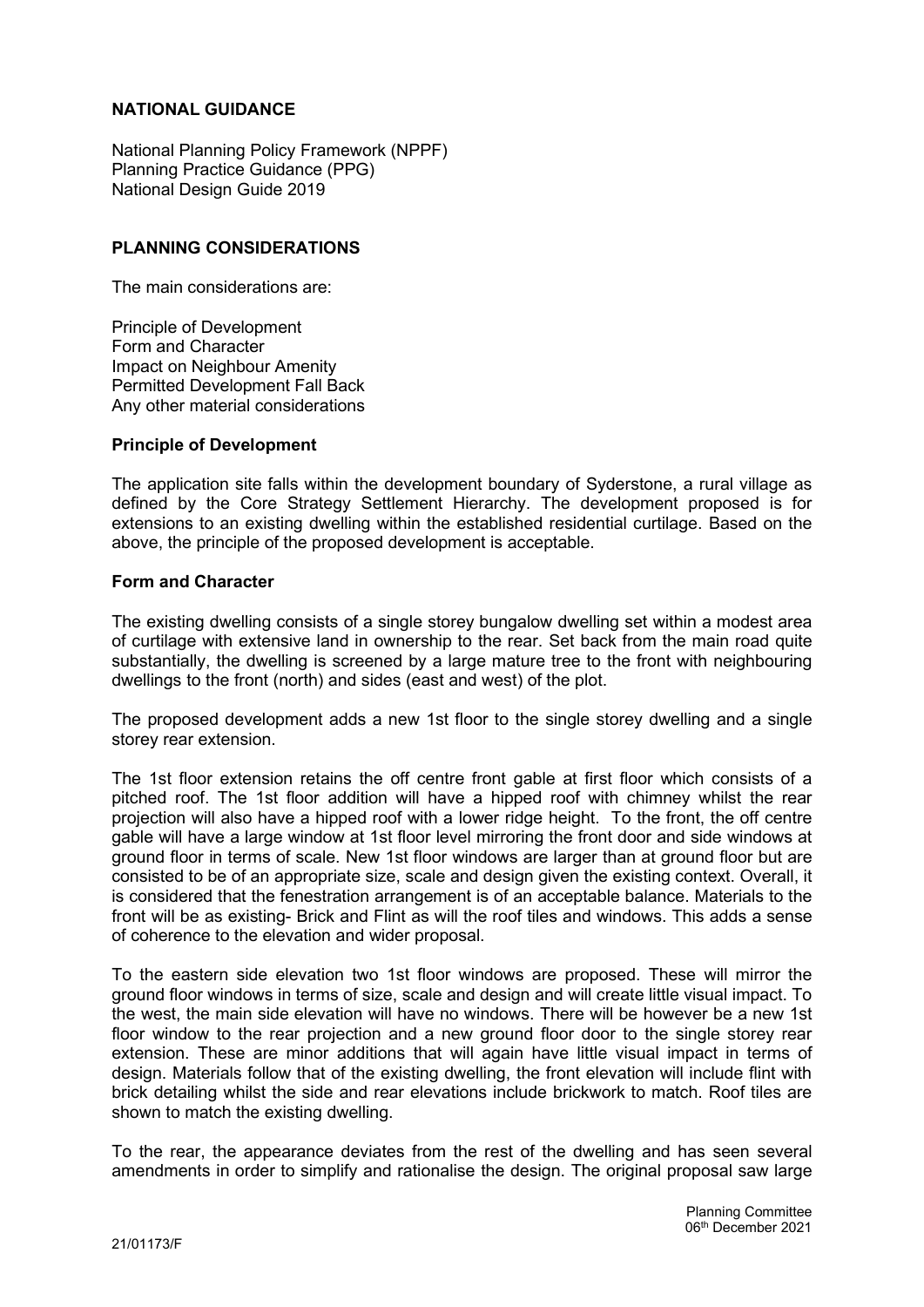areas of glazing, this is still present but the wall to glazing ratio has been improved. As such, at 1st floor there will be a large central glazed area with Juliet balconies with side windows. This will be mirrored in the rear of the ground floor extension ensuring the elevation as a whole is well balanced and symmetrical. The single storey rear extension will be flat roofed and in set from the western side elevation and will not extend past the rear projection. It is considered that the extension is in scale and the rear elevation as a whole will be suitably balanced visually. The walls will be matching brickwork to tie the elevation together visually.

The wider visual impact of the proposal will be limited. To the front, the dwelling is set back significantly from the main street and is screened by a large mature tree. This ensures a limited and acceptable impact on the street scene. There are two-storey dwellings within the immediate locality of the application site, as such, whilst neighbouring views will be impacted, the design is considered acceptable given the local context of dwelling forms and sizes. To the rear, the elevation is prominent and will have views over the extensive land in ownership of the applicant. However, there are no road or public rights of way with any immediate views of the rear of the property. As such, there will be a very limited opportunity to view this elevation form the public domain. This relationship is therefore considered acceptable.

As the proposal is creating large additions to the existing dwelling is considered necessary to restrict permitted development rights on the proposed dwelling. This will ensure that any further alteration to the dwelling or additions within the curtilage of the dwelling can be assessed by the LPA, particularly any potential impact on nearby properties.

The proposed alterations are extensive but for reasons outlined above, the proposal complies with Core Strategy policy: CS08- Sustainable Development, DM15-Environment, Design and Amenity of the Site Allocations and Development Management Policies Plan as well as the provisions of the National Planning Policy Framework.

# Impact on Neighbour Amenity

To the rear (south), the proposal will only look onto land in the ownership of the applicant. To the west, there is a distance of approximately 5.5m to the boundary from the side of the main dwelling with a distance of approximately 12m from the boundary to the nearest neighbouring dwelling. There are no side windows on the western elevation of the main dwelling so there will be no overlooking potential. The width of the side facing gable will be approximately 8.4m and the roof is hipped, reducing the prominence at roof level. Due to the distances above alongside the hipped roof and gable width, it is also considered that there would not be a significant or adverse impact in regards to overshadowing or overbearing. The boundary treatment is also quite significant with close board fencing and high hedging. The one side facing window to the west elevation is at first floor on the side of the rear projection and is over 20m from the boundary which ensures no overlooking.

To the front, there is a distance of over 20m to the shared boundary with 'The Bungalow' a single storey dwelling to the north and a distance of over 30m to the dwelling itself. This is a large separation distance which also includes the large, mature tree. The distance and screening ensures that there will be no adverse overlooking, overshadowing or overbearing issues to this neighbouring dwelling. The positioning of these front facing windows and orientation of the buildings ensures that there would be no unacceptable views into private amenity space to the two adjoining neighbours to the side. To the west there is suitable separation to the boundary and to the east the views would be limited to the side of the neighbouring dwelling and would have no unacceptable views into private amenity space.

To the eastern side elevation there are two new 1st floor windows proposed. However, these are shown on plans to be obscure glazed which will prevent overlooking; this will be secured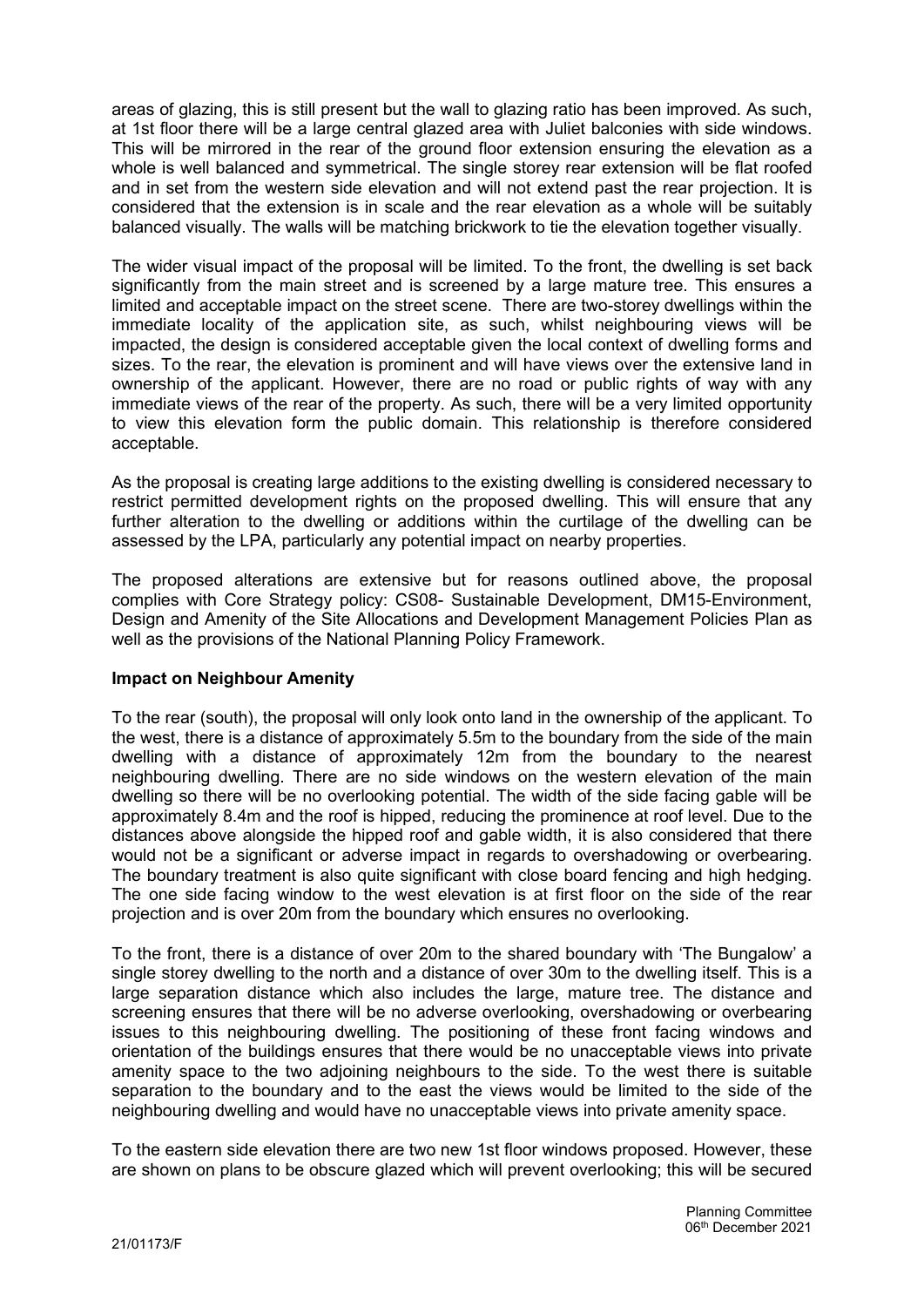by condition on any consent granted. In terms of overbearing and overshadowing, there is a distance of over 12m at the closest point between the main dwelling and neighbouring property. Whilst the dwelling will be gaining an additional storey, the roof will be hipped reducing the height around the edge of the building. It is also of note that immediately adjacent to the shared boundary the neighbouring plot has a single storey garage/outbuilding. This prevents the most significant potential of overbearing to the southern area of the neighbours plot and will partially screen the proposed development. It is considered that on balance, the separation distance, screening from existing outbuilding and the limited overbearing of the property will create an acceptable relationship. The orientation is such that there would likely not be significant and unacceptable overshadowing on the neighbouring property. A key consideration is also that the addition of a 1st floor could be considered permitted development, as discussed below.

# Permitted Development Fall Back

Under Class AA of the Town and Country Planning (General Permitted Development Order) 2015 (as amended), which relates to enlargement of a dwellinghouse by construction of additional storeys, a new 1st floor could be added to the property subject to a prior notification application being submitted. Whilst extra development over and above these permitted development rights is proposed as part of this full planning application, these are relatively minor, and therefore the principle of this 'fallback' position is given significant weight in considering this application.

In summary the proposed development meets all criteria for Class AA other than the addition of two side windows, and the floor to ceiling height at 1st floor being 0.022m more than at ground floor. As this is a full planning application the addition of the windows has been justified above, and is considered to be fully acceptable. The floor to ceiling height at first floor is only a very small amount over the permitted development allowed height. The overall height of the 1st floor addition to the building is within permitted development limits so adjusting this would not impact the overall height of the building as proposed. For these reasons as stated above it is considered that this fall-back position adds a further material reason to justify the addition of the 1st floor the existing dwelling.

### Other Considerations

### Parish Objections

All considerations regarding loss of privacy/ overlooking have been addressed above. Loss of light and overshadowing to neighbours, the height of the extra floor, scale and size of property and the character of the property have also been addressed above.

### Public Objections

Overlooking, loss of privacy, overshadowing, resultant impact on amenity and fall back position have been addressed above.

Regarding the loss of the church view to neighbouring dwellings, there is no legal right to a view so this cannot form a consideration of this application.

Regarding the structural implication on the footings/foundations and questioning if they are adequate for the proposed extension at first floor, this is a matter that will be dealt with by building control.

Regarding impact on neighbours due to construction, it is not considered necessary to impose a condition for this level of development as this is a householder application.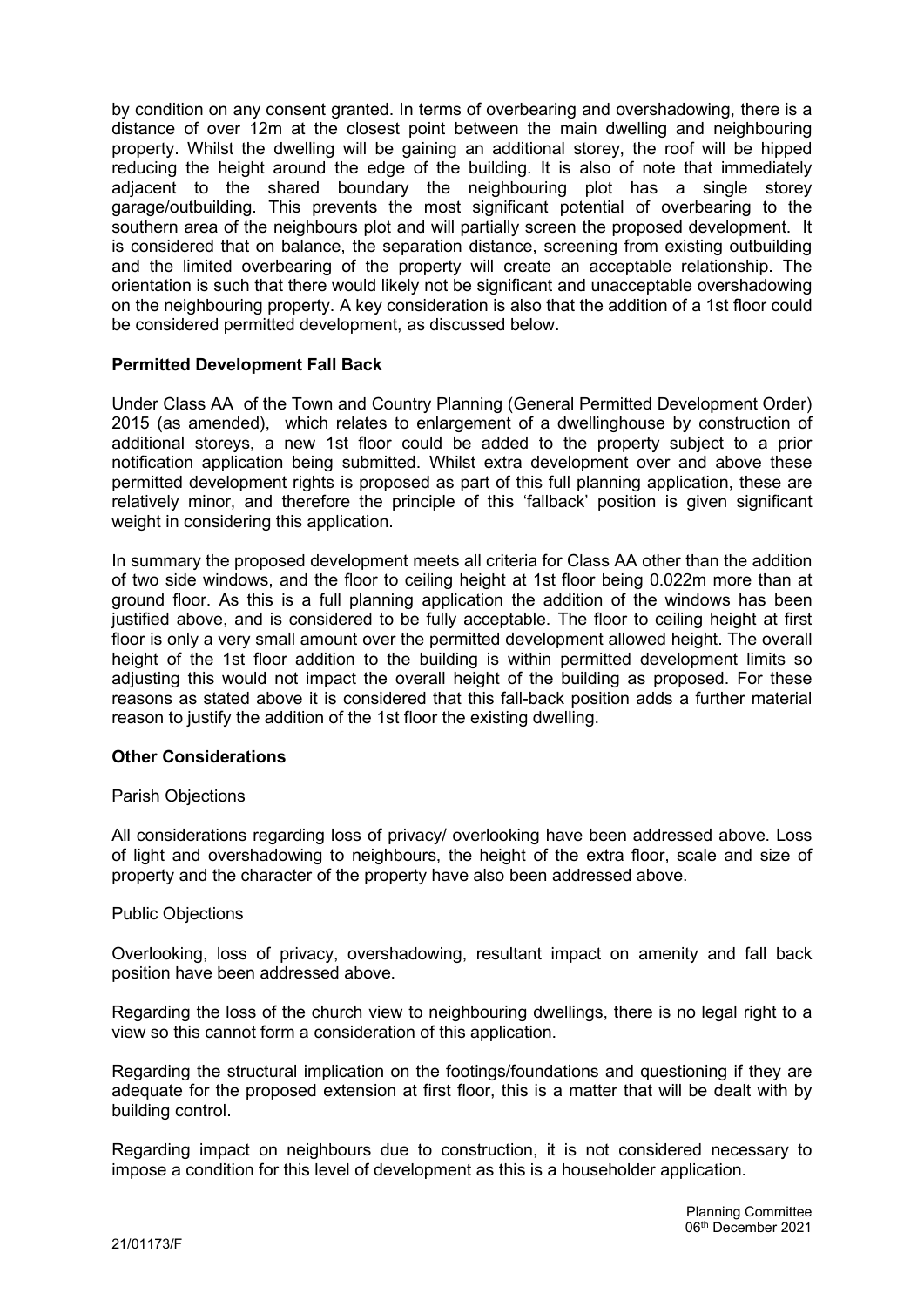Regarding the fact that the original dwelling was permitted as a bungalow, as detailed above the principle is acceptable. The fall-back position is also relevant in that a 1st floor could be added under permitted development.

Based on the public comment regarding previous permissions, this is a separate application permitting a separate scheme. The applicant can choose to implement a permission that is in time but could not build out two separate schemes relating to the same area of this dwelling. This application is only permitting the proposed development as shown on submitted plans.

Regarding the public comment about a possible unauthorised use of land (land to the south of the application site), the planning enforcement team have been notified of the public comment separately to this planning application.

One public comment raised the issue of a bias shown towards the applicant compared to neighbours and the local councillor, with knowledge and guidance given to the applicant/agent including discussions on a fall-back position. However, discussion including a phone call were had with Councillor Morley throughout the application process where information was provided when requested.

Local Planning Authorities are required to work proactively with applicants and cooperation is expected within national policy. Information was shared equally between all parties at all times.

Issues were raised that the Officers site visit was conducted without a neighbour's knowledge. It is common practice for officers to conduct site visits independently and assess the proposal and the impact on neighbours.

Finally, regarding un-consulted changes to plans and plans submitted late, the finally submitted plans which are the subject of consideration have been re-consulted on, and the opportunity has been given for further comment on this final scheme. The plans have been submitted and re-consulted on well in advance of the committee deadline and the correct procedures have been followed.

# **CONCLUSION**

To conclude, the application site is within the development boundary of Syderstone and the extension is to an existing dwelling within the established residential curtilage. As such, the principle of development is acceptable.

The additions to the dwelling will utilise the same materials as the existing dwelling and the first-floor extension will follow the form and footprint of the current bungalow. The roof will remain hipped and the dwelling is well set away from the main road. The front and rear elevation have been improved to ensure that the fenestration is well balanced and that there is a suitable wall to glazing ratio. The dwelling is also screened by a large mature tree, limiting the impact on the street scene. The dwelling is set away from boundaries and has little to no impact to the rear.

Neighbour amenity impact is considered to be acceptable. To the west there is separation to the boundary and then further separation to the nearest dwelling. The boundary is well screened and the width and hipped roof are not deemed to be unacceptable in regards to impact. To the north, there are substantial distances to both the boundary and neighbouring dwelling. These distances ensure there will be no adverse impact on amenity. To the east, first floor side windows are obscure glazed, this is secured by condition. The proposal is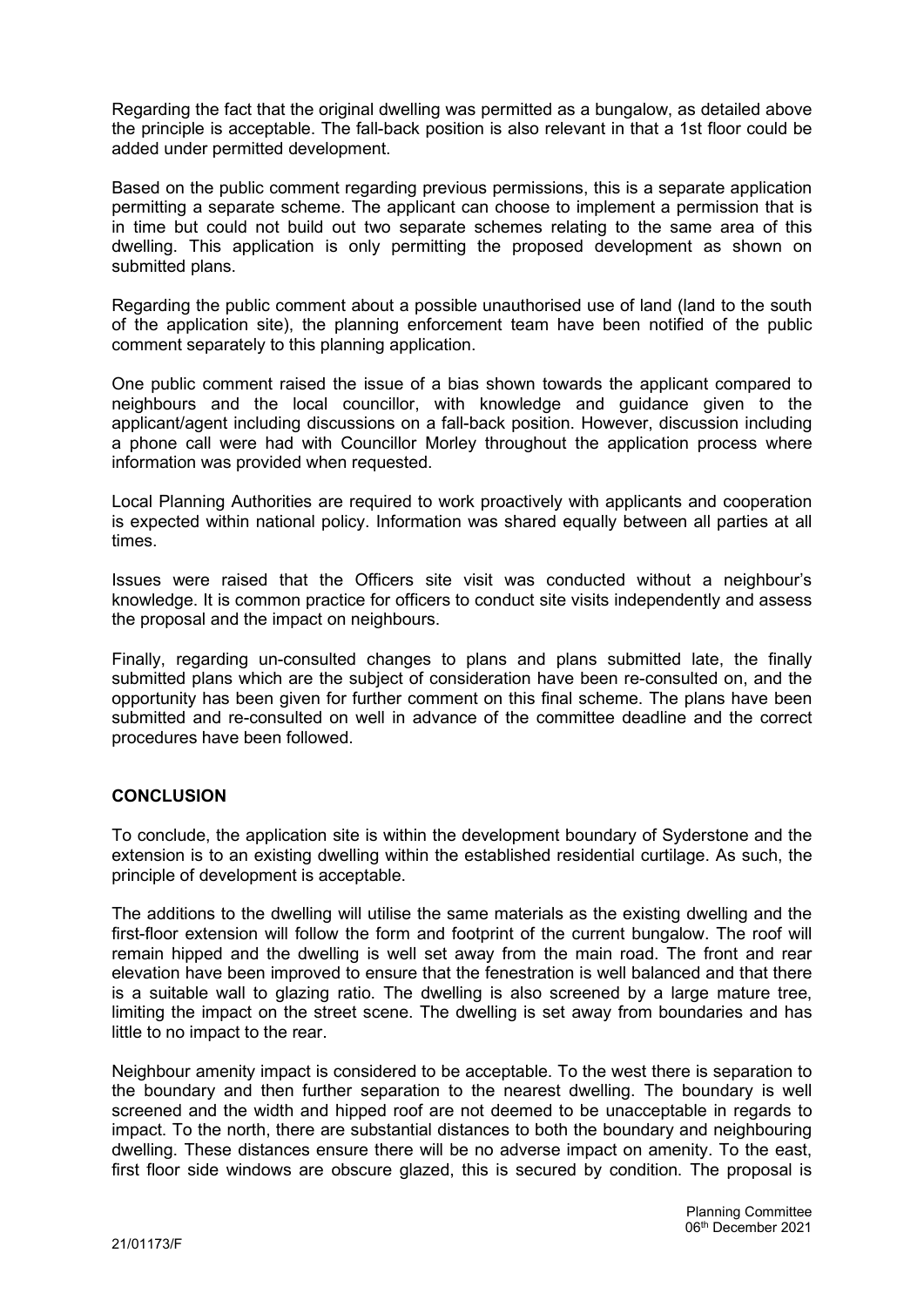somewhat screened by a single storey garage outbuilding adjacent to the boundary in the neighbour's plot. This will prevent immediate overshadowing and provide a visual break between the neighbouring property and proposed development. The distance to the neighbouring dwelling from the proposal is considered acceptable.

Finally, although the proposal is considered acceptable in its own right, it is important to note that the fall-back position with regards to an additional storey is only marginally different that the current proposal. This is given significant weight by officers in the consideration of the application.

Objections from the Parish Council and members of the public are addressed above.

Overall, for the reasons outlined above, it is considered that this proposal is acceptable and that this application should be approved.

Overall, for the reasons outlined above, it is considered that this proposal is acceptable and that this application should be approved, subject to the following conditions and reasons, as it is deemed to be in accordance with local policy, including policy CS08 of the Core Strategy and policy DM15 of the SADMP, as well as the provisions of the NPPF.

# RECOMMENDATION:

APPROVE subject to the imposition of the following condition(s):

- 1 Condition: The development hereby permitted shall be begun before the expiration of three years from the date of this permission.
- 1 Reason: To comply with Section 91 of the Town and Country Planning Act, 1990, as amended by Section 51 of the Planning and Compulsory Purchase Act, 2004.
- 2 Condition: The development hereby permitted shall be carried out in accordance with the following approved plans:
	- PROPOSED ELEVATIONS, Drawing Number: 3216-01-003 G
	- PROPOSED FLOOR PLANS AND SECTION, Drawing Number: 3216-01-004 G
	- LOCATION MAP & SITE PLAN, Drawing Number: 3216-05-001 C
- 2 Reason: For the avoidance of doubt and in the interests of proper planning.
- 3 Condition: Before the first occupation of the development hereby permitted the windows at 1st floor on the eastern elevation shall be fitted with obscured glazing and any part of the windows that are less than 1.7 metres above the floor of the room in which it is installed shall be non-opening. The windows shall be permanently retained in that condition thereafter.
- 3 Reason: To protect the residential amenities of the occupiers of nearby property.
- 4 Condition: Any trees within 15m of the development shall be protected in accordance with a scheme that has been submitted to and approved in writing by the Local Planning Authority. The scheme shall provide for the erection of fencing for the protection of any retained tree or hedge. The fencing shall be retained intact for the full duration of the development until all equipment, materials and surplus materials have been removed from the site. If the fencing is damaged all operations shall cease until it is repaired in accordance with the approved details. Nothing shall be stored or placed